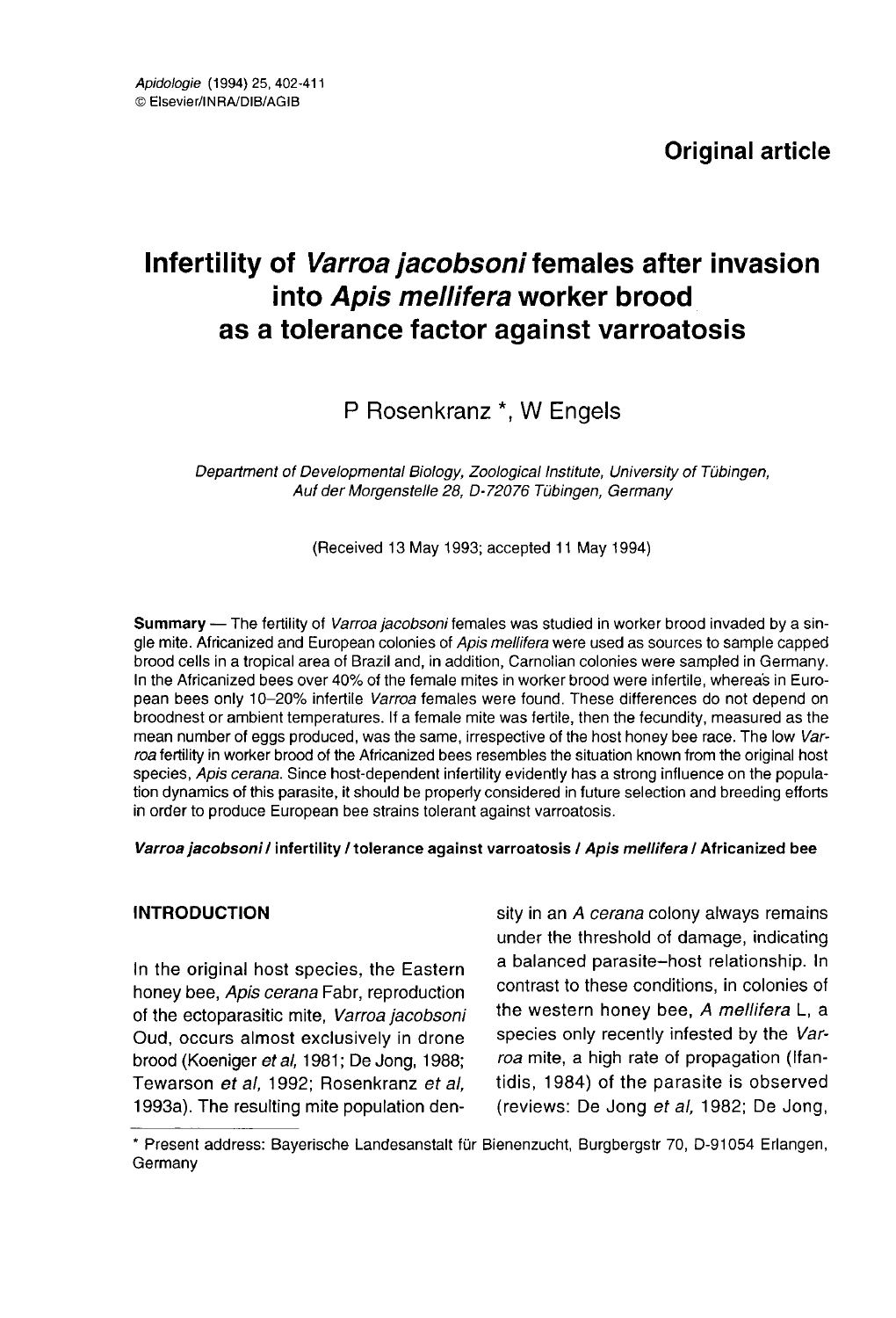1984, 1990; Ifantidis and Rosenkranz, 1988). Without control measures, the breakdown of a colony occurs inevitably within 3-4 years of the initial infestation (Rosenkranz and Engels, 1985).

Several factors have been assumed to cause the rapid increase of Varroa populations in colonies of A mellifera: lack of efficient grooming behavior (Peng et al, 1987); insufficient removal of parasitized worker brood (Rath and Drescher, 1990; Boecking and Drescher, 1991; Boecking, 1992); long duration of the postcapping brood phase (Moritz, 1985); high titer of juvenile hormone in the hemolymph of postcapping larval instars (Hänel and Koeniger, 1986); and differences in the mites' reproductivity (Ritter and De Jong, 1984; Ruttner et al, 1984; Camazine, 1986; Thrybom and Fries, 1991). Within the species A mellifera, only the Africanized honey bees in Brazil demonstrate a stable tolerance against varroatosis (Engels et al, 1986). The infertility of Varroa females infesting worker brood of this biotype is of particular interest, but has not yet been investigated in detail in comparison with European subspecies (Ritter and De Jong, 1984; Camazine, 1986; Rosenkranz et al, 1990). We determined the percentage of infertile mites sampled from colonies of Africanized and European honey bees at the same tropical study site in Brazil in comparison with data collected at Tübingen, Germany, under temperate climate conditions.

## MATERIALS AND METHODS

Six colonies of Africanized honey bees (A mellifera scutellata hybrids) established from captured swarms were kpet in Langstroth hives in the apiary of the Department of Genetics, University of São Paulo, at Ribeirão Preto, Brazil. In addition, 2 Carniolan colonies with mated queens imported free of mites from Germany, and 3 hybrids between Italian and Africanized bees were used. The latter contained A m ligustica queens originating from the United States, which had mated presumably with Africanized drones in the apiary at Ribeirão Preto. All colonies had at least 5 brood frames. Carniolan colonies of the same strain kept in the apiary of the University of Tübingen were hived in Deutsch Normal magazine boxes. Worker brood was inspected 5 d after the cells had been capped and those invaded by only one Varroa female were checked for mite progeny. For the temporal pattern of ovipositions, brood cells were inspected until day 11 after capping. We did not observe high rates of removal of infested brood cells, and we found no indication of an influence of the presence of eggs or nymphs on this behavior of worker bees. The calculation of infertility percentages in Brazil is based on 361 brood cells from 3 Africanized colonies, 152 from 2 Carniolans and 147 from 2 Italian hybrids, and in Germany on 204 from several free-flying outdoor and 108 from 2 flight-room indoor Carniolan colonies. The brood cell temperature was measured in 2 Africanized colonies with Siemens M 841/S1 thermistors Ø 2 mm. The significance of mean values was checked in the  $\chi^2$ , the Wilcoxon rank, or the Friedman test.

## RESULTS

During the southern hemisphere summer, November through March, all the colonies in Brazil had ample brood throughout the season so that worker cell samples could be taken over the entire period. The average percentage of infertile Varroa females was 43.2% in the Africanized, 19.4% in the Carniolan, and 22.5% (including one sample with nearly 40%) in the Italian hybrid colonies. These differences between Africanized and European colonies in mite fertility are significant ( $p < 0.01$ , Wilcoxon rank test). At different times and between colonies there was a considerable variation in mite infertility, but there was no overlap of these values between the Africanized and the European groups (fig 1).

To test whether temperature affected mite fertility, some recently capped brood frames were placed from the center to the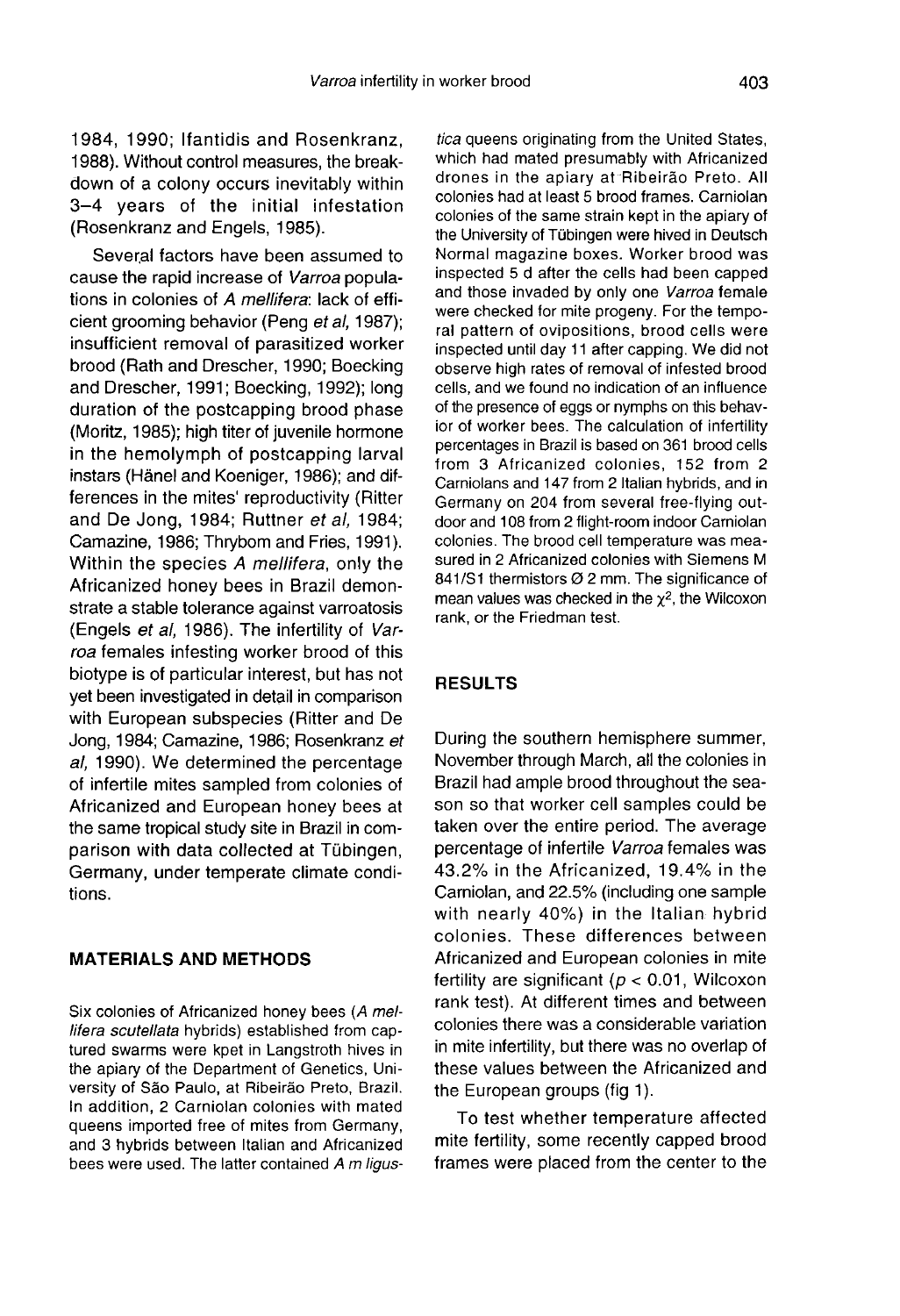

Fig 1. Percentage of infertile V jacobsoni females in worker brood of Africanized (A) and European (C = Carniolans, I = Italian hybrids) colonies of A mellifera studied in tropical Brazil. Each column represents the mean of 25-45 brood cells sampled in one particular colony and infested by only one mite.

side of the broodnest in 2 colonies of Africanized bees. The temperature in the brood cells was subsequently measured, and 5 d later the sealed cells were checked. The mean temperature was about 1°C lower at the side than at the central warm part of the brood nest. In both colonies the percentage of infertile mites was slightly higher in the center of the brood nest (fig 2). These differences, however, were not significant ( $p > 0.05$ ,  $\chi^2$  test).

The time course and number of offspring produced by the mites were compared between Africanized and European colonies from 5 to 11 d after capping of worker brood cells (fig 3). There was no further increase in the total number of mite progeny after the 9th postcapping day. From this date the mean offspring number was 3.3-4.1 in Africanized colonies, and 3.9-4.1 in Carniolans with a range of 1 to 6. These differences were not significant ( $p > 0.05$ , Friedman test). Evidently the average fecundity of all the fertile Varroa females was the same irrespective of the race or biotype of the host bees.

At Tübingen, during the summer and early fall (May through September) the aver-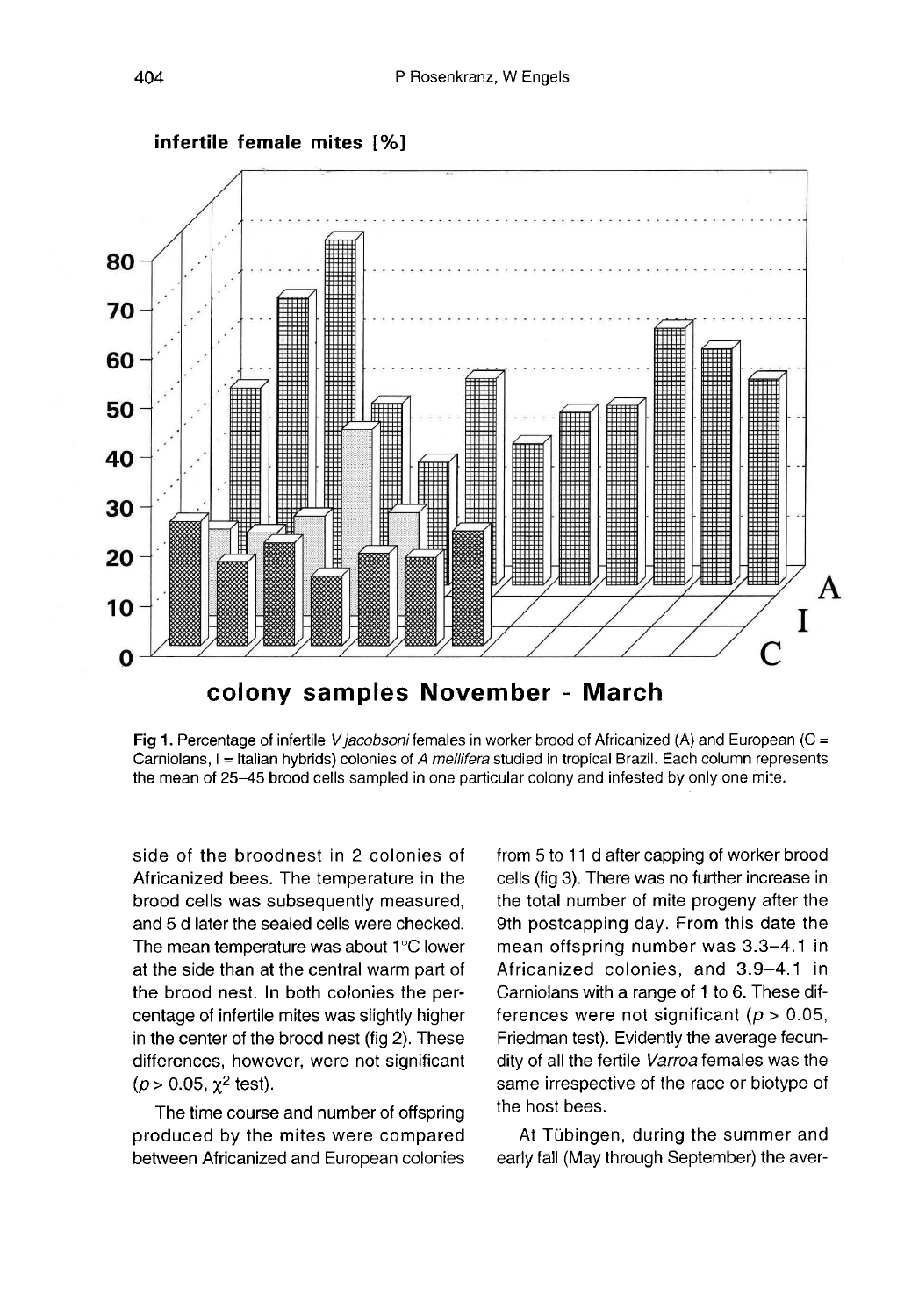

Fig 2. Dependence of infertility of V jacobsoni mites on the position of the worker brood cell within the hive. In 2 colonies of Africanized honey bees in Brazil more infertile mites were found in the center of the brood nest (hatched bars) where the mean local temperatre, as measured in 20 cells per sample over a week after capping, was 34.9°C compared to the periphery (white bars) with 34.0°C. Only cells invaded by a single mite were considered.

age percentage of infertile mites found in Carniolan worker brood was 9.0% which is significantly less than in Brazil ( $p < 0.01$ , Wilcoxon rank test). The seasonal variation was small (fig 4) with a range from 4.2-13.5%. Surprisingly, in an indoor flight room under summer conditions, January and February within 2-8 weeks after introduction of 2 colonies, on average 48.1% of infertile Varroa females were observed (fig 4). This largely increased percentage evidently indicates an influence of environmental and perhaps also of seasonal factors.

#### **DISCUSSION**

The data presented here confirm the earlier reports on a high percentage of infertile Varroa females in worker brood of Africanized honey bees (Ritter and De Jong, 1984; Camazine, 1986; Engels et al, 1986; Rosenkranz et al, 1990). A similar case was recently described for A m intermissa in Tunisia (Ritter et al, 1990). As shown by our experiments in a tropical area, the fertility of the mite is not much influenced by temperature conditions in the parasitized brood cell (Le Conte and Arnold, 1989; Le Conte et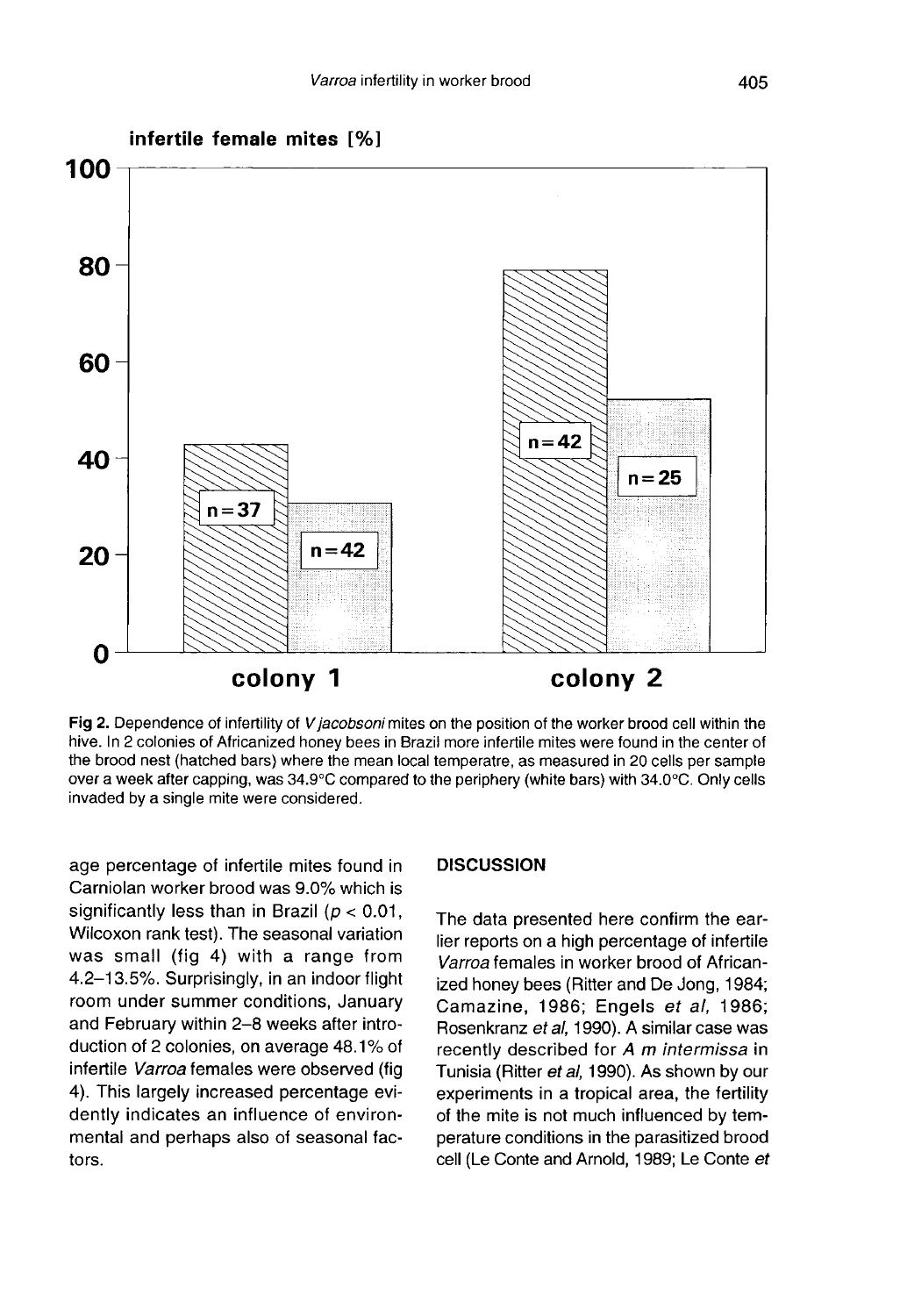

Fig 3. Overall offspring production by the fertile V jacobsoni females at different times after sealing of worker brood in Africanized (crossed bars) and Carniolans (hatched bars) colonies in Brazil. Rules = standard deviation. 9-27 cells invaded by only one mite per sample. A total of 111 such cells from Africanized and 149 from Carniolan colonies were considered.

al, 1990) or the environment (Rosenkranz, 1988). Peaks of increased temperatures within the hive (Villa et al, 1987) were never observed. Nevertheless, there is an effect of tropical climate on mite fertility (De Jong et al, 1984; Moretto et al, 1991). The increased Varroa infertility in Carniolan colonies of our Tübingen strain kept under tropical conditions in Brazil was observed previously (Rosenkranz et al, 1990) and is possibly caused in part (Engels et al, 1986) by genetically different mites (Issa, 1989). The data of the flight-room experiment also indicate environmental factors, such as a prolongated phoretic phase during winter, influencing mite fertility in a yet unknown way.

It is interesting to note that the fertility and the fecundity of an individual female mite are not controlled by the same factors. If oviposition is initiated at all, a normal number of eggs is always laid. This is true for mites reproducing in Africanized and in European colonies, respectively, and was also observed in colonies of A m capensis, an African subspecies in which high rates of infertile mites in worker brood were also recorded recently (Rosenkranz and Stürmer, 1992). Blum (1989) found the same in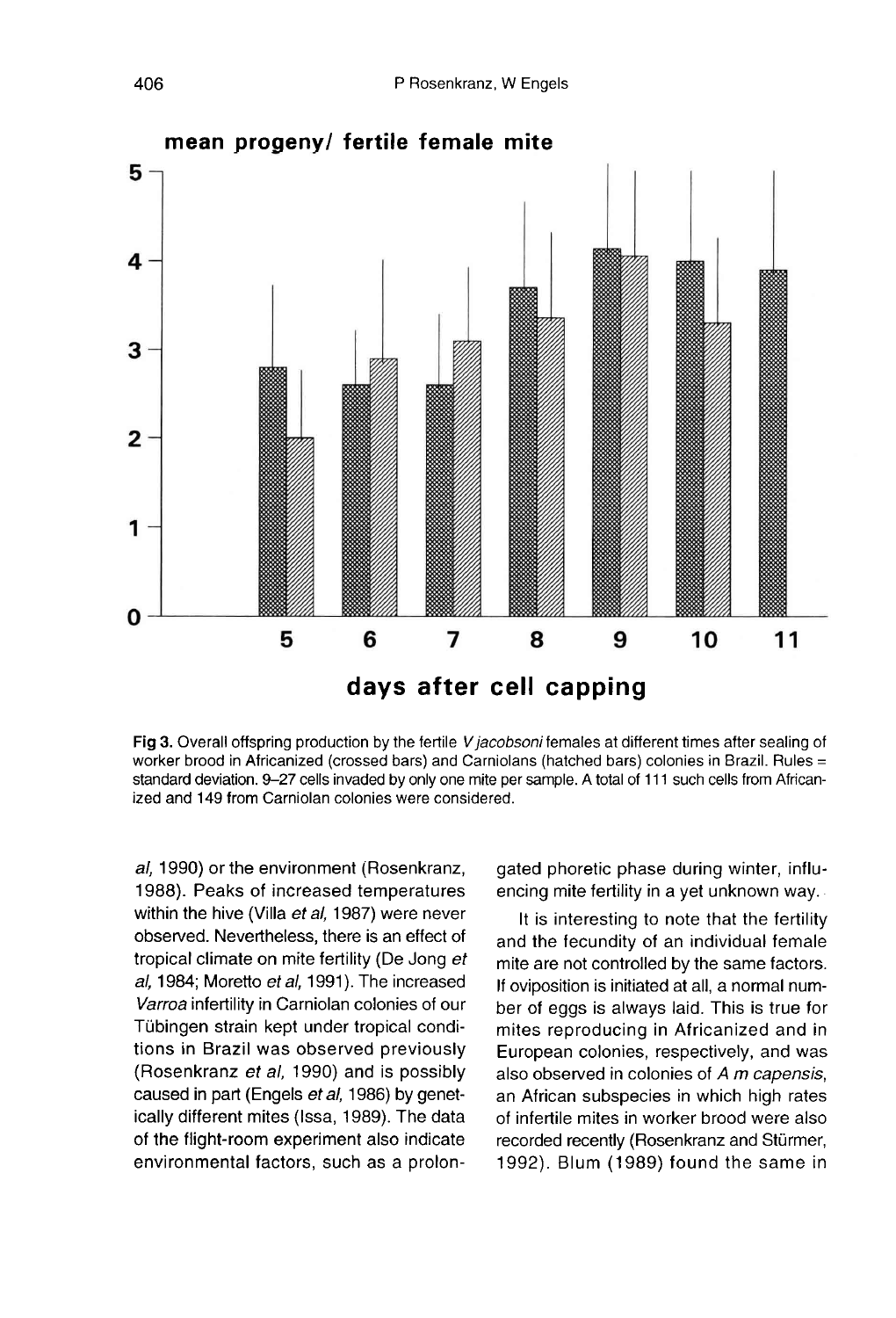

Fig 4. Infertility of V jacobsoni mites in worker brood of Carniolan colonies at Tübingen. Per sample 20-43 cells invaded by only one mite.

colonies with varying protein supply. Since the hypothesis of mite fertility control by host-derived juvenile hormone (Hänel and Koeniger, 1986) has been disproved (Rosenkranz et al, 1993a), the mode of action of host-dependent influences on reproduction of this parasite remains unknown.

The significance of different tolerance factors against varroatosis on the population dynamics of V jacobsoni is still a matter of discussion (Camazine, 1988; Engels, 1988; Kulincevic and Rinderer, 1988; Büchler, 1990; Boecking, 1992; Rosenkranz, 1992; Rosenkranz et al, 1993b). Concerning reproduction, the main question is to what degree a different fertility of the mites affects the Varroa population development within a colony. Under European conditions an annual increase by a factor estimated as 10 fold or more is assumed for untreated colonies (Rosenkranz, 1992). A computer model (Fries et al, 1994) corroborates the great effect of mite fertility. Recent data on reproduction of V jacobsoni in colonies of its original host, A cerana, also support this view because the percentage of infertile mites in worker brood is close to 100% (De Jong, 1988; Rath and Drescher, 1990; Tewarson et al, 1992; Rosenkranz et al,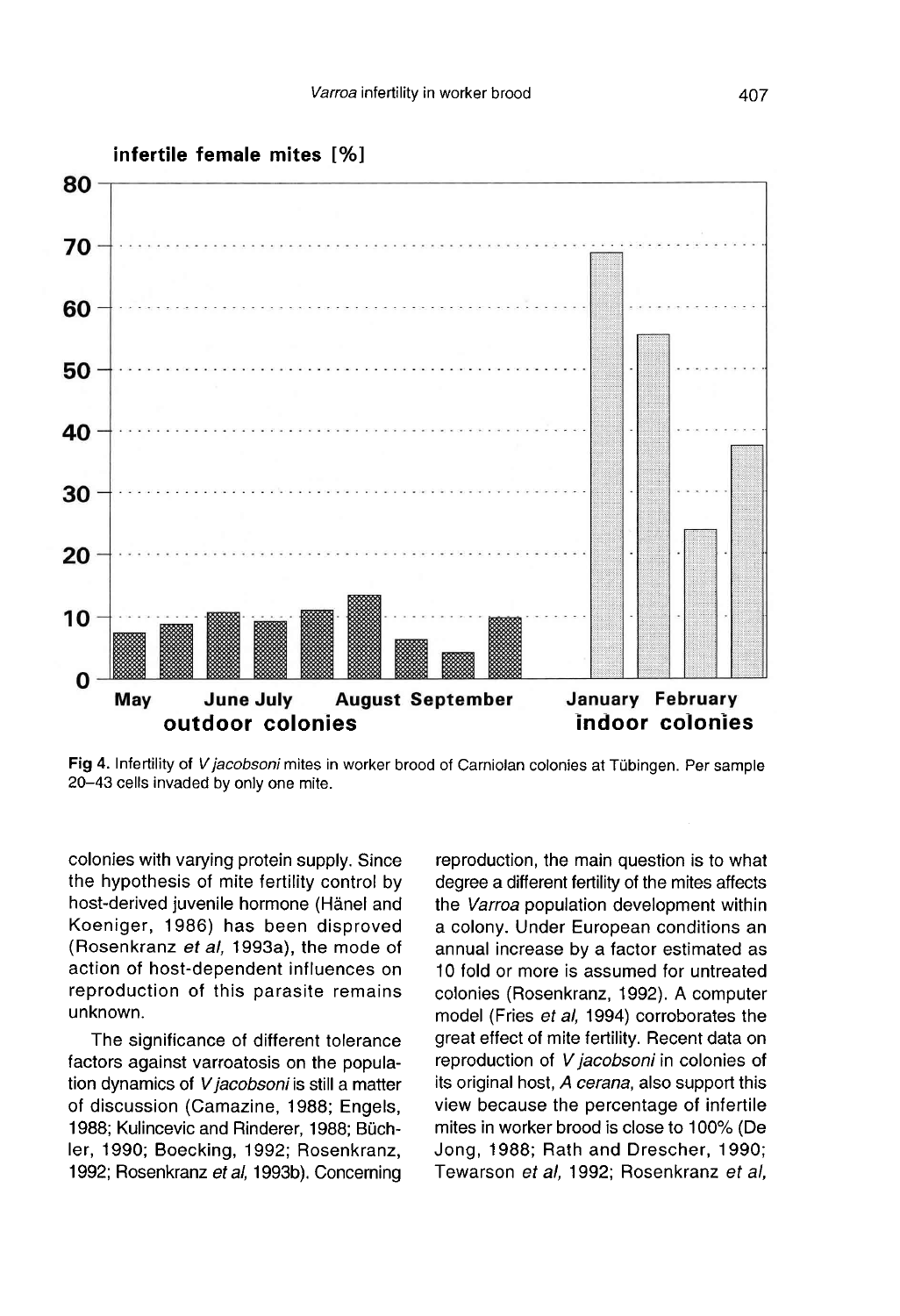1993a). Therefore, in future research and breeding programs aimed at establishing tolerant lines of A mellifera, consideration should be given to the factor 'host-dependent infertility of mites in worker brood'.

## ACKNOWLEDGMENTS

This work was supported by a DAAD scholarship to P Rosenkranz and in cooperation with the Departments of Biology and Genetics, USP, at Ribeirão Preto, Brazil.

Résumé — Infertilité des femelles de Varroa jacobsoni Oud après invasion du<br>couvain d'ouvrières (Apis mellifera L) comme facteur de résistance à la varroatose. Parmi les facteurs qui conditionnent la résistance des abeilles à la varroatose, la reproduction des acariens dans le couvain d'ouvrières joue un rôle décisif. Chez l'hôte d'origine, l'abeille orientale Apis cerana Fabr, les acariens se reproduisent presque exclusivement sur le couvain de mâles. Les dégâts aux colonies chez l'abeille domestique Apis mellifera sont dus au fort parasitisme du couvain d'ouvrières. Le seul cas bien établi jusqu'à présent de résistance à la varroatose a été décrit chez les abeilles africanisées au Brésil et ressemble à la situation présente chez A cerana, dans la mesure où les acariens ne se multiplient dans le couvain d'ouvrières que dans une proportion limitée. On dispose de quelques données mais pas d'étude détaillée. C'est pourquoi nous avons examiné, dans une localité tropicale au Brésil (Ribeirâo Preto, Sâo Paulo) sur des colonies d'abeilles africanisées en comparai son avec des colonies de race européenne (carnica et ligustica), combien de femelles d'acariens étaient infertiles après l'invasion des cellules de couvain d'ouvrières et si ce phénomène pouvait être lié à la tempéra ture. En outre des expériences correspondantes ont été faites sur des colonies de

camica de la même lignée à Tübingen, localité au climat tempéré. Au Brésil, pendant les mois d'été, plus de 40% de femelles d'acariens trouvées dans des cellules d'ouvrières se sont montrées infertiles, tandis que, chez les races européennes, ce taux n'est que de 20%. Les chiffres ont varié un peu d'une colonie à l'autre au cours de la saison mais les moyennes sont pourtant restées significativement différentes pour les abeilles africanisées et les européennes (fig 1). Afin de tester quel rôle pouvait jouer la température, quelques rayons de couvain récemment operculé provenant du centre ont été suspendus sur les bords d'une hausse. Durant cinq jours les tempé ratures à l'intérieur des cellules operculées d'ouvrières ont été enregistrées et on a finalement vérifié si les femelles d'acariens trouvées dans ces cellules avaient pondu. Au centre du nid à couvain, où la température à l'intérieur des cellules est en général supérieure d'un degré à celles des rayons du pourtour, le pourcentage de femelles infertiles n'était néanmoins que faiblement supérieur (fig 2). Le succès reproducteur ne dépend donc pas essentiellement du même niveau de température, du reste fort étendu, chez les abeilles africanisées et les races européennes. En outre on a cherché à savoir combien d'oeufs les femelles fertiles pondaient dans le couvain d'ouvrières des différentes colonies et ce, combien de temps après l'operculation. Là non plus, aucune différence. Dans les 11 j suivant l'operculation, on a dénombré 1-6 descendants dans chaque cellule parasitée. Chez les africanisées comme chez les colonies de carnica il y avait en moyenne 4 oeufs ou nymphes (fig 3). À Tübingen en été et au début de l'automne, le pourcentage de femelles infertiles dans le couvain d'ouvrières de carnica est resté relativement constant autour de 10%. En janvier et février en revanche, chez 2 colonies maintenues en chambre de vol, il a atteint presque 50% (fig 4). On discute ces résultats en rapport avec les influences du milieu et les différences génétiques chez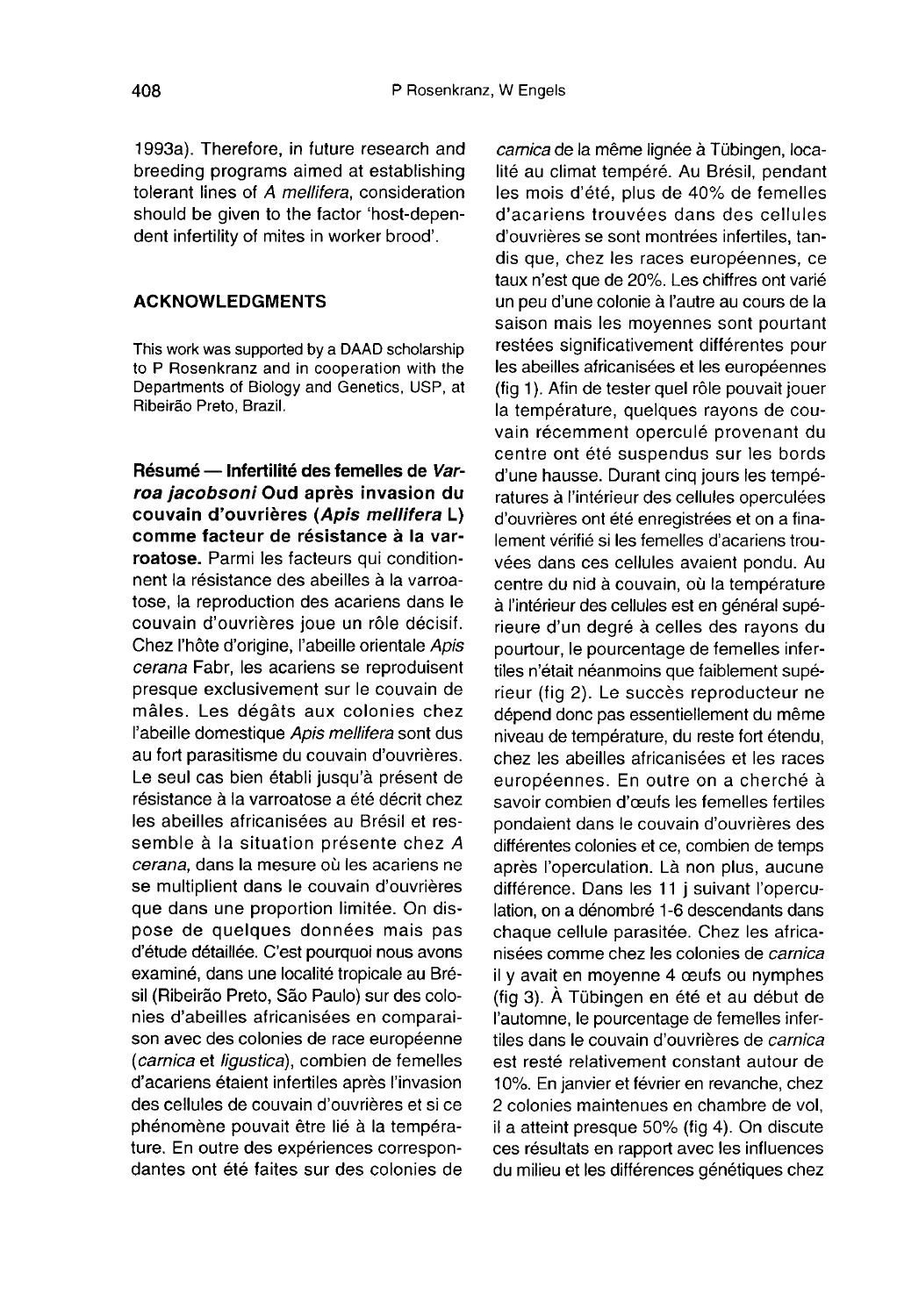les abeilles et les acariens. Un grand intérêt pratique revient au facteur «infertilité liée à l'hôte des acariens dans le couvain d'ouvrières» lors d'efforts futurs pour sélectionner une lignée d'A mellifera tolérante à la varroatose. Après que l'hypothèse de l'hormone juvénile s'est révélée inexacte, nous avons provisoirement besoin d'hypothèses en ce qui concerne les causes de l'infertilité des femelles de V jacobsoni.

## Varroa jacobsoni / infertilité / varroatose / résistance / abeille africanisée / A m carnica

Zusammenfassung — Unfruchtbarkeit von Milbenweibchen (Varroa jacobsoni) nach Invasion von Arbeiterinnenbrut (Apis mellifera) als Toleranzfaktor gegenüber der Varroatose. Unter den Faktoren, die eine Varroatose-Toleranz von Honigbienen bedingen, spielt die Vermehrung der Milben in Arbeiterinnenbrut eine entscheidende Rolle. Bei der ursprünglichen Wirtsart, der östlichen Honigbiene Apis cerana, pflanzen sich die Milben fast ausschließlich in Drohnenbrut fort. Die Völkerschäden bei der westlichen Honigbiene Apis mellifera beruhen auf einer starken Parasitierung der Arbeiterinnenbrut. Der bislang einzige gut belegte Fall einer Varroatose-Toleranz bei A mellifera, die afrikanisierten Bienen in Brasilien, ähnelt den Verhältnissen bei A cerana insofern, als auch nur in begrenztem Ausmaß eine Vermehrung der Milben in Arbeiterinnenbrut stattfindet. Hierzu gab es wohl einige Angaben, aber noch keine detaillierte Untersuchung. Wir prüften daher an einem Tropenstandort in Brasilien (Ribeiräo Preto, Säo Paulo) bei Völkern von afrikanisierten im Vergleich zu europäischen Rassen (carnica und ligustica), wieviele Milbenweibchen nach Invasion von Arbeiterinnen-Brutzellen unfruchtbar bleiben und ob dies temperaturbedingt sein kann. Außerdem wurden entsprechende Untersuchungen an carnica-Völ-

kern der gleichen Linie in Tübingen, einem Standort mit gemäßigtem Klima, durchgeführt. In Brasilien erwiesen sich während der dortigen Sommermonate über 40% der Milbenweibchen, die einzeln in Arbeiterinnenzellen gefunden wurden, als unfruchtbar. Bei den europäischen Rassen waren es nur etwa 20%. Die Zahlen für einzelne Völker schwankten im Saisonverlauf ein wenig, die Mittelwerte für afrikanisierte und europäische Bienen waren jedoch stets signifikant unterschiedlich (Abb 1). Um zu prüfen, welche Rolle hierbei Temperatureinflüsse spielen, wurden in 2 afrikanisierten Völkern einige frischverdeckelte Brutwaben aus der Mitte an den Rand von Brutzargen umgehängt. 5 Tage lang wurden dann die Temperaturen innerhalb verdeckelter Arbeiterinnenzellen registriert und anschließend geprüft, ob in solchen Zellen vorgefundene Varroa-Weibchen Eier gelegt hatten. In der Brutnestmitte, wo es in den Zellen durchschnittlich 1°C wärmer war als in den Randwaben, lag der Prozentsatz unfruchtbarer Milben jedoch nur geringfügig höher (Abb 2). Der Fortpflanzungserfolg hängt also nicht wesentlich von dem im übrigen bei afrikanisierten und europäischen Bienenrassen weitgehend gleichen Temperaturniveau im Brutnest ab. Weiterhin wurde untersucht, wieviele Eier die fruchtbaren Milbenweibchen zu welchen Zeiten nach der Verdeckelung in Arbeiterinnenbrut der verschiedenen Völker legten. Auch hierbei ergaben sich keine Unterschiede. Binnen 11 Tagen nach Zellverdeckelung wurden in einzeln parasitierten Zellen 1-6 Nachkommen gezählt. Sowohl in afrikanisierten wie in carnica-Völkern waren es im Mittel 4 Eier bzw Nymphen (Abb 3). In Tübingen lag im Sommer und Frühherbst der Prozentsatz unfruchtbarer Milben in Arbeiterinnenbrut von Carnica-Völkern relativ konstant bei durchschnittlich 10%. Im Januar und Februar wurden im Flugraum dagegen bei 2 Völkern fast 50% unfruchtbare Varroa-Weibchen ermittelt (Abb 4). Die Ergebnisse werden im Hinblick auf Umwelteinflüsse und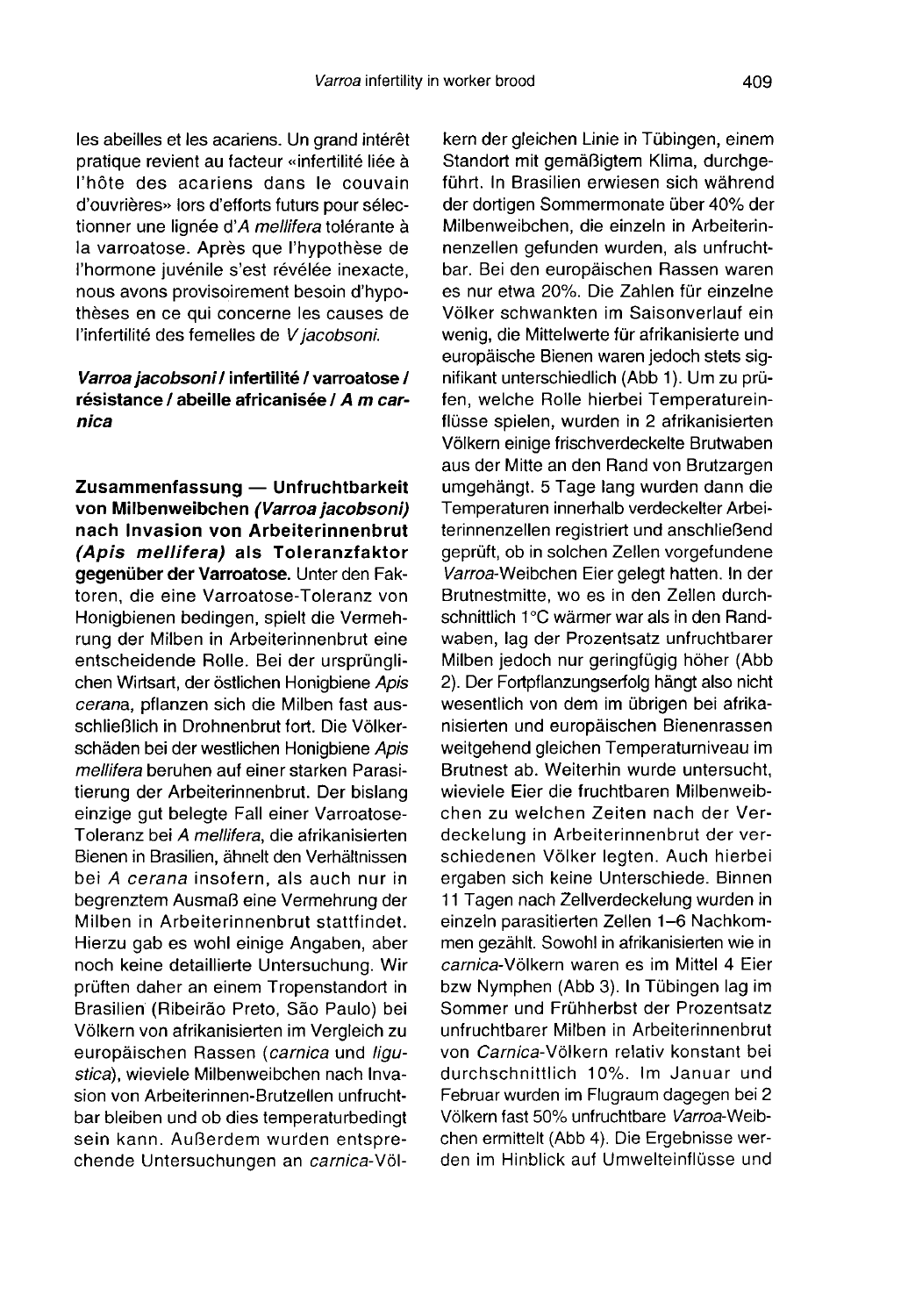genetisch bedingte Unterschiede bei Bienen und Milben diskutiert. Dem Faktor 'wirtsbedingte Unfruchtbarkeit der Milben in Arbneiterinnenbrut' kommt bei künftigen Bemühungen um eine Züchtung Varroatose-toleranter Linien von A mellifera unzweifelhaft eine große praktische Bedeutung zu. Nachdem die Juvenilhormon-Hypothese sich als unzutreffend erwiesen hat, sind wir hinsichtlich der Ursachen einer Unfruchtbarkeit bei Varroa-Weibchen einstweilen auf Vermutungen angewiesen.

## Varroa jacobsoni / Unfruchtbarkeit von Milben in Arbeiterinnenbrut / Toleranz gegenüber Varroatose / Apis mellifera / Afrikanisierte / Carnica

## **REFERENCES**

- Blum R (1989) Reproduktion der Varroa-Milbe bei unterschiedlicher Proteinversorgung der Bienenvölker. Apidologie 20, 509-512
- Boecking O (1992) Removal behaviour of Apis mellifera colonies towards sealed brood cells infested with Varroa jacobsoni: techniques, extent, efficacy? Apidologie 23, 371-373
- Boecking O, Drescher W (1991) Response of Apis mellifera L colonies infested with Varroa jacobsoni Oud. Apidologie 22, 237-241
- Büchler R (1990) Möglichkeiten zur Selektion auf erhöhte Varroa-Toleranz mitteleuropäischer Bienenherkünfte. Apidologie 21, 365-367
- Camazine S (1986) Differential reproduction of the mite, Varroa jacobsoni, (Mesostigmata: Varroidae) on Africanized and European honey bees (Hymenoptera: Apidae). Ann Entomol Soc Am 79, 801-803
- Camazine S (1988) Factors affecting the severity of Varroa jacobsoni infestations on European and Africanized honey bees. In: Africanized Honey Bees and Bee Mites (GR Needham, RE Page, M Delfinado-Baker, CE Bowman, eds) Ellis Horwood Ltd, Chichester, 444-451
- De Jong D (1984) Current knowledge and open questions concerning reproduction in the honeybee mite Varroa jacobsoni. Adv Invertebr Reprod 3, 547-552
- De Jong D (1988) Varroa jacobsoni does reproduce in worker cells of Apis cerana in South Korea. Apidologie 19, 241-244
- De Jong D (1990) Mites: Varroa and other parasites of brood. In: Honey Bee Pests, Predators and Diseases

(RA Morse, R Nowogrodzki, eds) Cornell University Press (2nd edition), Ithaca, NY, 200-218

- De Jong D, Morse RA, Eickwort GC (1982) Mite pests of honey bees. Annu Rev Entomol 27, 229-252
- De Jong D, Gonçalves LS, Morse RA (1984) Depen dance on climate of the virulence of Varroa jacobsoni. Bee World 65, 117-121
- Engels W (1988) Reproduktion und Kontrolle der Varroa-Milbe. Allg dtsch Imkerztg 22, 254-264
- Engels W, Gonçalves LS, Steiner J, Buriolla AM, Cavichio Issa MR (1986) Varroa-Befall von Carnica-Völkern in Tropenklima. Apidologie 17, 203-215
- Fries I, Camazine S, Sneyd J (1994) Population dynam ics of Varroa jacobsoni: a model and a review. Bee World 75, 5-28
- Hänel H, Koeniger N (1986) Possible regulation of the reproduction of the honey bee mite Varroa jacob soni (Mesostigmata: Acari) by a host's hormone: juvenile hormone III. J Insect Physiol 32, 791-798
- Ifantidis MD (1984) Parameters of the population dynam ics of the Varroa mite on honeybees. J Apic Res 23, 227-233
- Ifantidis MD, Rosenkranz P (1988) Reproduktion der Bienenmilbe Varroa jacobsoni (Acarina: Varroidae). Entomol Gen 14, 111-122
- Issa M (1989) Enzymmuster bei Varroa und Apis in Brasilien und Deutschland. Apidologie 20, 506-508
- Koeniger N, Koeniger G, Wijayagunasekara NHP (1981) Beobachtungen über die Anpassung von Varroa jacobsoni an ihren natürlichen Wirt Apis cerana in Sri Lanka. Apidologie 12, 37-40
- Kulincevic J, Rinderer TE (1988) Breeding honey bees for resistance to Varroa jacobsoni: analysis of mite population dynamics. In: Africanized Honey Bees and Bee Mites (GR Needham, RE Page, M Delfinado-Baker, CE Bowman, eds) Ellis Horwood Ltd, Chichester, 434-443
- Le Conte Y, Arnold G (1989) Effects of the brood temperature on the development of Varroa jacobsoni. In: Present Status of Varroatosis in Europe and Progress in the Varroa Mite Control (R Cavalloro, ed) EC Publ, Luxembourg, 93-95
- Le Conte Y, Arnold G, Desenfant P (1990) Influence of brood temperature and hygrometry variations on the development of the honey bee ectoparasite Varroa jacobsoni Oud (Acarai: Varroinae). Environ Entomol 19, 1780-1785
- Moretto G, Gonçalves LS, De Jong D, Bichuette MZ (1991) The effects of climate and bee race on Varroa jacobsoni Oud infestations in Brazil. Apidologie 22, 197-203
- Moritz RFA (1985) Heritability of the postcapping stage in Apis mellifera and its relation to varroatosis resistance. J Hered 76, 267-270
- Peng YS, Fang Y, Xu S, Ge L (1987) The resistance mechanism of the Asian honey bee, Apis cerana